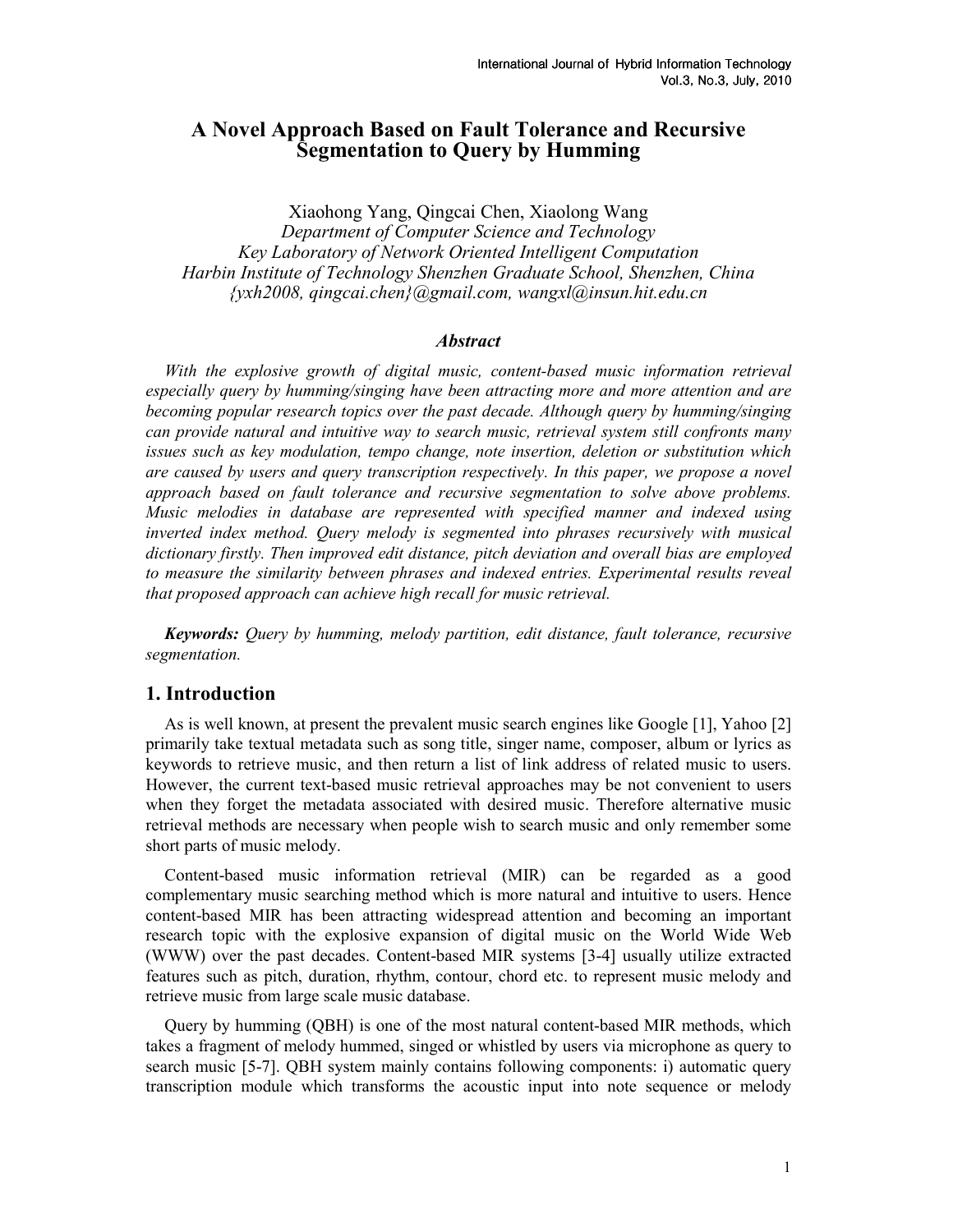contour; ii) melody representation and indexing module for music in database; iii) searching and matching module that retrieves related melodies from database, carries out similarity measurement between query and indexed melodies, then return a ranked list of candidates to users. The framework of proposed QBH system is illustrated in Figure 1 where component i is belong to the front-end (FE) module and the back-end (BE) module includes components ii and iii.



Figure 1. The framework of proposed QBH system

Although QBH method could provide an intuitive way to search music in terms of a short piece of melody remembered in users' mind, in practical implementation there are many issues that require better techniques to resolve. In front-end module the quality of queries and the accuracy of automatic query transcription affect the final performance of QBH system [8]. Due to the wide variety of musical backgrounds, regardless of musical training or no training, people always cannot sing a song with the same key and rhythm as the original music. Consequently users usually produce singing errors such as key modulation, variable rhythm, wrong notes, notes insertion or omission when singing or humming pieces of songs as input queries without accompaniment. Even with perfect queries, it is still difficult for automatic query transcription module to extract accurate pitches. Most of errors appear in pitch extraction are caused by capturing double or half pitches, which results in notes are split into several notes or unified as one note [9]. To sum up above argumentations, the searching and matching methods used in back-end module must be robust to deal with the singing errors and note segmentation errors caused by the front-end module.

This work proposes a novel approach based on fault tolerance and recursive segmentation to handle aforementioned problems. Query transcription module tracks the fundamental frequency F0 of input query and converts it into note sequence. We just use the pitch information, and represent the query and music melodies in database with melody strings. Like Chinese words segmentation the query is partitioned into several phrases in terms of a musical dictionary composed of repeating patterns which denote motives or music themes. Music melodies in database are segmented by the same way and indexed. When matching the query with indexing melodies, edit distance with fault tolerant mechanism is employed to measure similarity. Because of imperfect recall about desired music, pitches always deviate from true values. Therefore when calculating the edit distance of two phrases, if the absolute value of pitch difference between two notes is smaller than or equal to predefined threshold, the proposed approach deems the two notes to be identical. Since notes insertion or omission in query leads to inaccurate partition, we employ recursive segmentation to solve this problem and search music.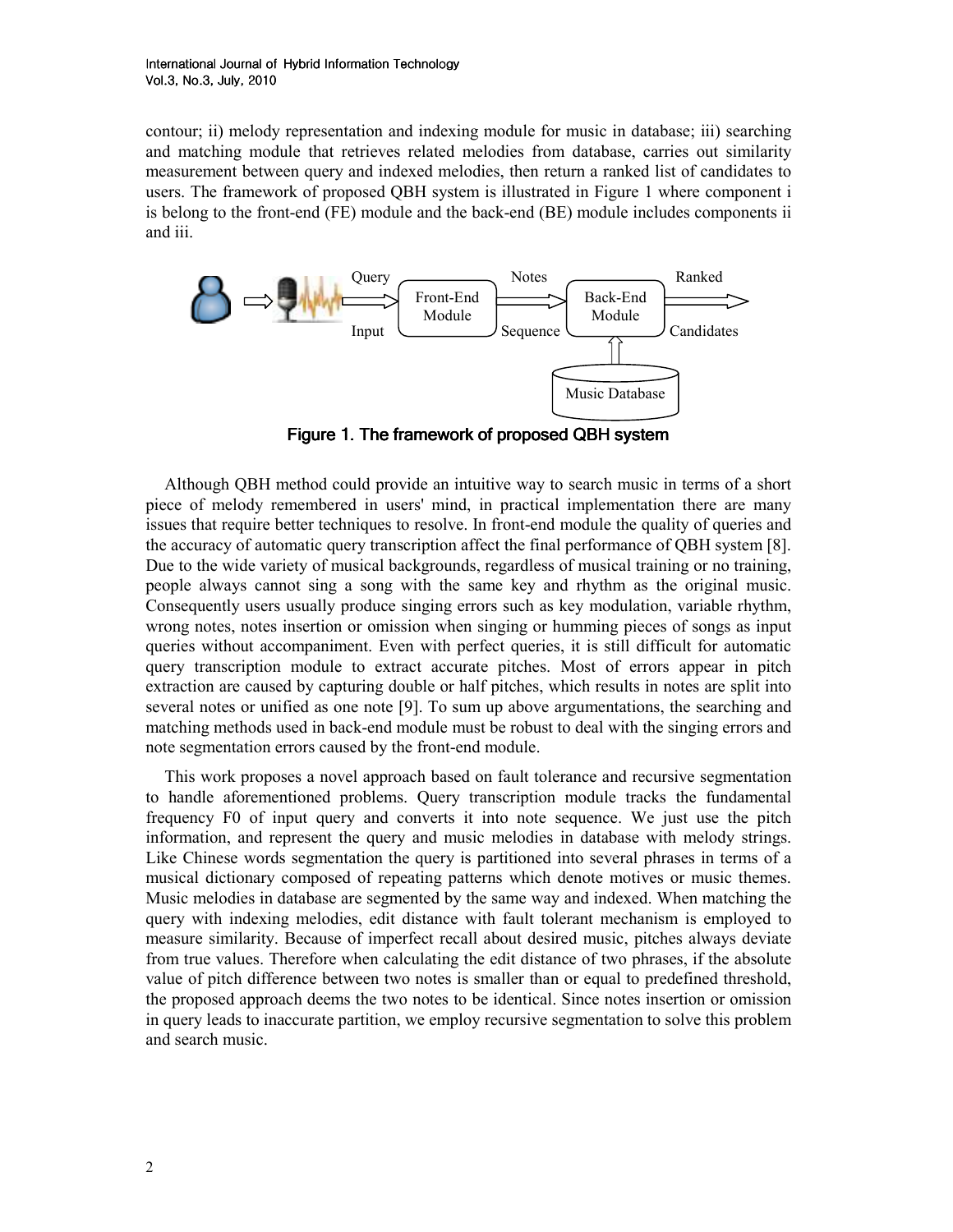The remainder of the paper is organized as follows. Section 2 portrays melody representation and partition with musical dictionary. Section 3 introduces query transcription firstly, and then describes proposed approach based on fault tolerance and recursive segmentation. Experimental results are reported in section 4. The conclusions of this work are summarized in Section 5.

## 2. Index construction

So far, content-based MIR systems primarily employ note-based or symbol-based manner to represent melody. In former systems music melodies are directly extracted from digital music stored in MP3, MIDI, wav or scores formats, and transformed into notes sequences by extracting pitch and duration features. The latter utilize relative-value based melody representation to reduce the difference between hummed query and melodies in database [3]. Relative pitch can be obtained by subtracting previous pitch from current pitch for each note. Relative duration can be calculated by dividing the continuous note by duration.

With the explosive growth of music information, it is essential to construct index for large scale music collections to compact music storage space and support quick search. Inspired by text information retrieval, we consider music as documents and construct inverted index for music melodies with musical dictionary using repeating patterns as lexical items.

| SongId | Melody String                                        |
|--------|------------------------------------------------------|
| 1029   | r'r'ubr'uuteuttetuterBrr'r'ubr'uuteuttetuterBr       |
| 1030   | FeeeVAcVAGFCVAGAAcVAGFeeeVAcVAGFCVAGAAcVAG           |
| 1031   | CCB,A,G,G,A,B,CE,E,F,G,A,CCB,A,G,G,G,A,B,CE,E,F,G,A, |

Table 1. An example of melody representation

## 2.1. Melody representation

This work integrates the note-based and symbol-based methods together to represent melody, and employs melody strings to represent transcribed query and music melodies in database. When measuring similarity between query and music melodies, relative pitch is used to calculate edit distance. In addition, this work follows the format of ABC music notation to describe pitch name in different octave. In order to represent the twelve semitones in every octave better and easier, some letters such as R, S, T, U and V are introduced into pitch name mechanism.

Therefore according to the format of ABC music notation, semitones in different octave can be defined as follows. Twelve uppercase letters (C R D S  $E$  F T G U A V B) are adopted to denote the semitones in central octave, and one comma is appended on bottom-right corner of each letter for those below central octave. More commas are added for lower octave halftones by analogy. Similarly lowercase alphabets (c r d s e f t g u a v b) are used to represent the semitones above central octave, and more commas are appended on the top-right corner of each alphabet for higher octave semitones. Table 1 shows an example of melody representation for short pieces of some songs. Music melodies are extracted from digital music in database firstly, then parsed and presented with above format.

## 2.2. Musical dictionary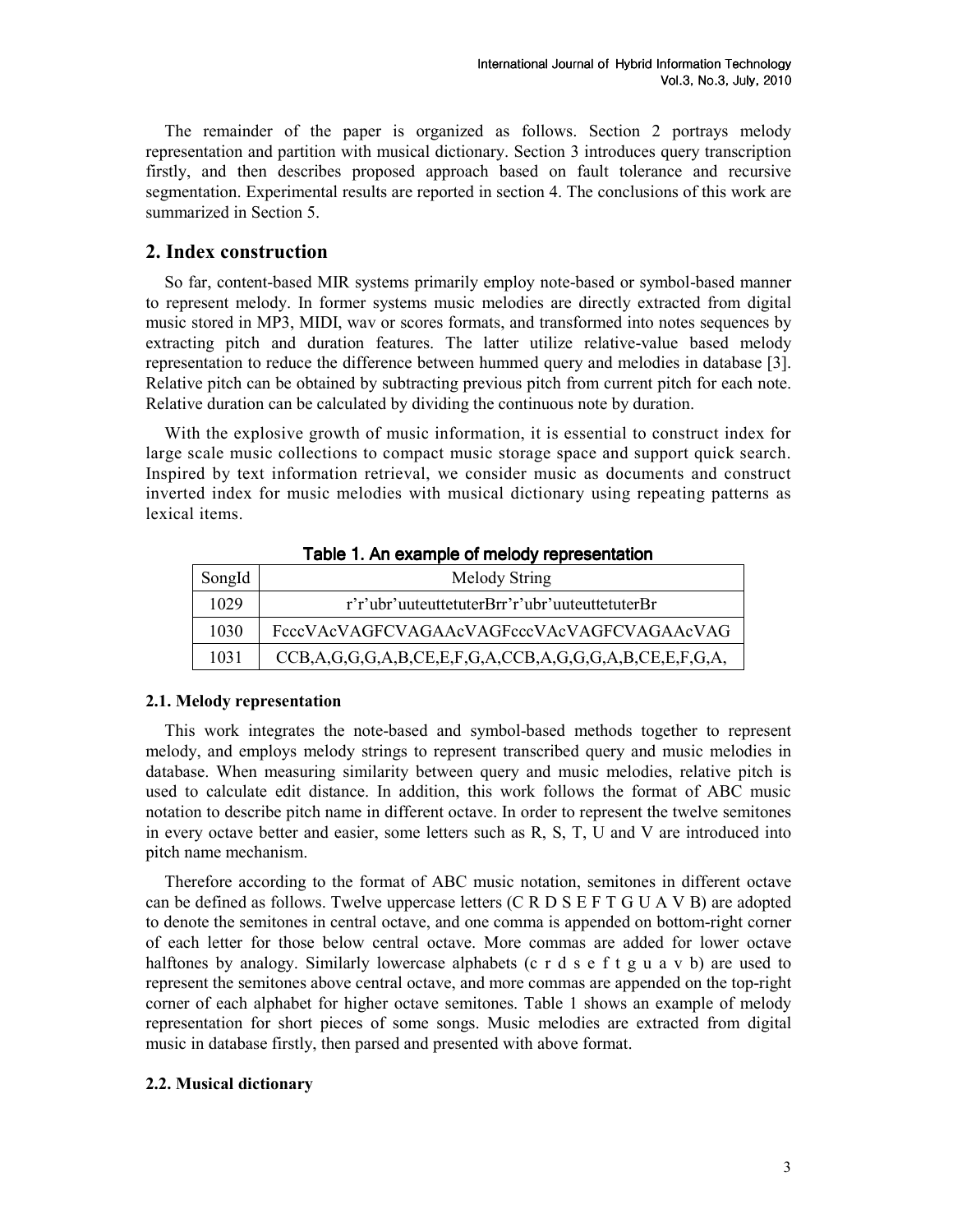Most of music works are composed in terms of musical form which contains some rules such as repetition, comparison, transposition and extension for developing musical themes [10]. In particular the repetition rule means that existing specific notes sequences, known as motives, appear repeatedly in movements [11]. As showed in Table 1, notes sequences like "F-c-c-c-V-A" and "c-V-A-G" appear repeatedly in melody string of SongId 1030. Any sequence of notes appearing more than once in music melody is considered as repeating pattern. Therefore, repeating patterns usually stand for motives or musical theme, and can be used for theme mining.

Based on the ground-truth MIDI files used for MIREX 2008 Query-by-Singing/Humming evaluation task and the Essen Folk Song Database [12] which is a collection of more than 8400 European and Chinese folk songs written in ABC music notation, all melodies are parsed with specified format depicted in previous subsection firstly, and then the frequencies of distinct repeating patterns are calculated. If the statistical frequency of each distinct repeating pattern satisfies the predefined threshold, the repeating pattern is selected as candidates of lexical item.

In addition, statistical results about the frequencies of repeating patterns show that the frequency of occurrence decreases as the length of repeating patterns increases. Therefore it is not sensible to select too long repeating patterns as lexical items. The same is true for much shorter repeating patterns since their semantic meanings are ambiguous and like stopwords they appear too frequent among music melodies to be good discriminators for music works. If the length of candidate belongs to the preset range, it is chose as final words to comprise musical dictionary with hash table structure.



Figure 2. An example of melody partition and inverted index construction

## 2.3. Melody partition

Analogous to Chinese information retrieval, transcribed queries and music melodies without obvious separator should be partitioned into phrases with musical dictionary before retrieval. For each melody in database, optimal longest repeating string (OLRS) is extracted firstly. The melody is partitioned into several passages in terms of OLRS by recursion, which will not terminate until no OLRS or the length of OLRS is smaller than predefined condition.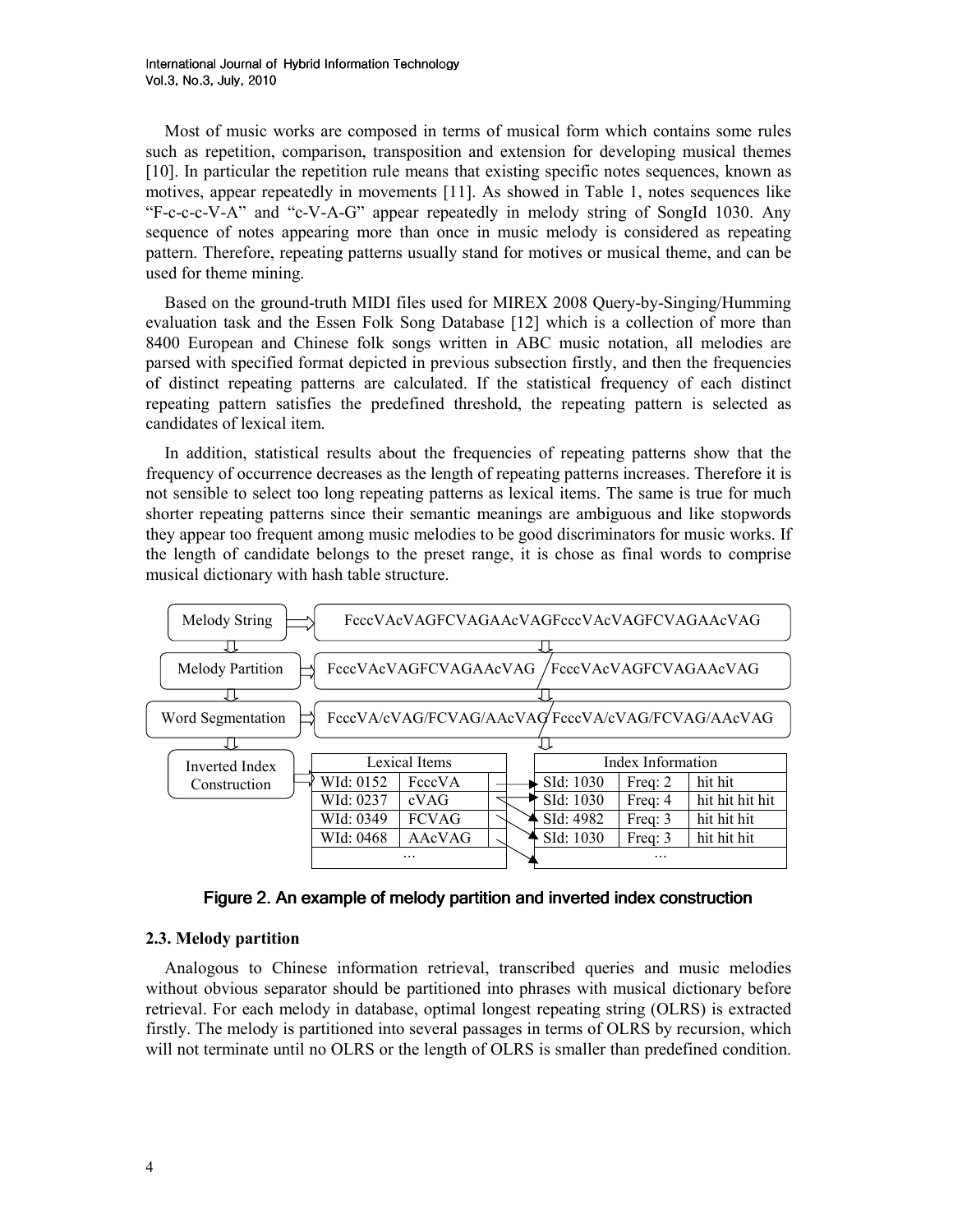Then word segmentation, in other words repeating pattern partition, for every passage is carried out with musical dictionary using backward maximum matching method.

An inverted index is constructed for all words in order to speed the music searching and matching. The inverted index structure consists of two elements: the lexicon that is a set of all different words appearing in music melodies and the hits list which corresponds to a list of occurrences of a word in a music melody including position, frequency and other necessary information. Figure 2 depicts an example of melody partition and inverted index construction for melody string of SongId 1030 in Table 1.

# 3. Proposed QBH approach

In this section we introduce query transcription, similarity measurement firstly, and then describe proposed approach based on fault tolerance and recursive segmentation to music retrieval.

## 3.1. Query transcription

Illustrated as Figure 1, the queries hummed or sung by users via microphone are acoustic signals. The front-end module of QBH systems should convert the queries into notes sequence at first [13]. For this task, the automatic transcription component in FE module adopts the YIN algorithm based on the well-known autocorrelation method to estimate the fundamental frequencies of query signals [14].

Firstly we estimate fundamental frequency for each frame using the YIN algorithm in 25ms analysis window with 5ms interval between successive frames. If the difference of fundamental frequencies between continuous frames is small enough and satisfies the preset threshold, these continuous frames are integrated and the average frequency is regarded as their fundamental frequency. Then according to MIDI standard format all frequencies are transformed into semitones using logarithmic function. One step of the frequency corresponds to one semitone that is calculated as following equation:

*Semitone* = 69 + 12/
$$
\log 2 \times \log(f_0/440)
$$
 (1)

where  $f_0$  indicates the fundamental frequency.

Even though the YIN algorithm has high precision to detect fundamental frequency, it is unavoidable for users or query transcription to bring about errors. Therefore post processing is necessary. After getting the average of all semitones in a query, if the difference between a semitone and the average is equal to or greater than one octave, the semitone is set to 0.

#### 3.2. Similarity measurement

Edit distance (ED) is a common distance metric to measure the similarity between two symbol sequences. On one hand our QBH system employs melody strings to represent the input query and database entries, on the other hand in order to compensate user singing or humming errors, relative pitch can be better to portray the coarse melody contour. Therefore the ED method is suitable to calculate similarity between transcribed query and indexed melodies with relative pitch.

The edit distance between two compared sequences can be defined as the minimal transitional number of note insertion, deletion and substitution which are necessary operations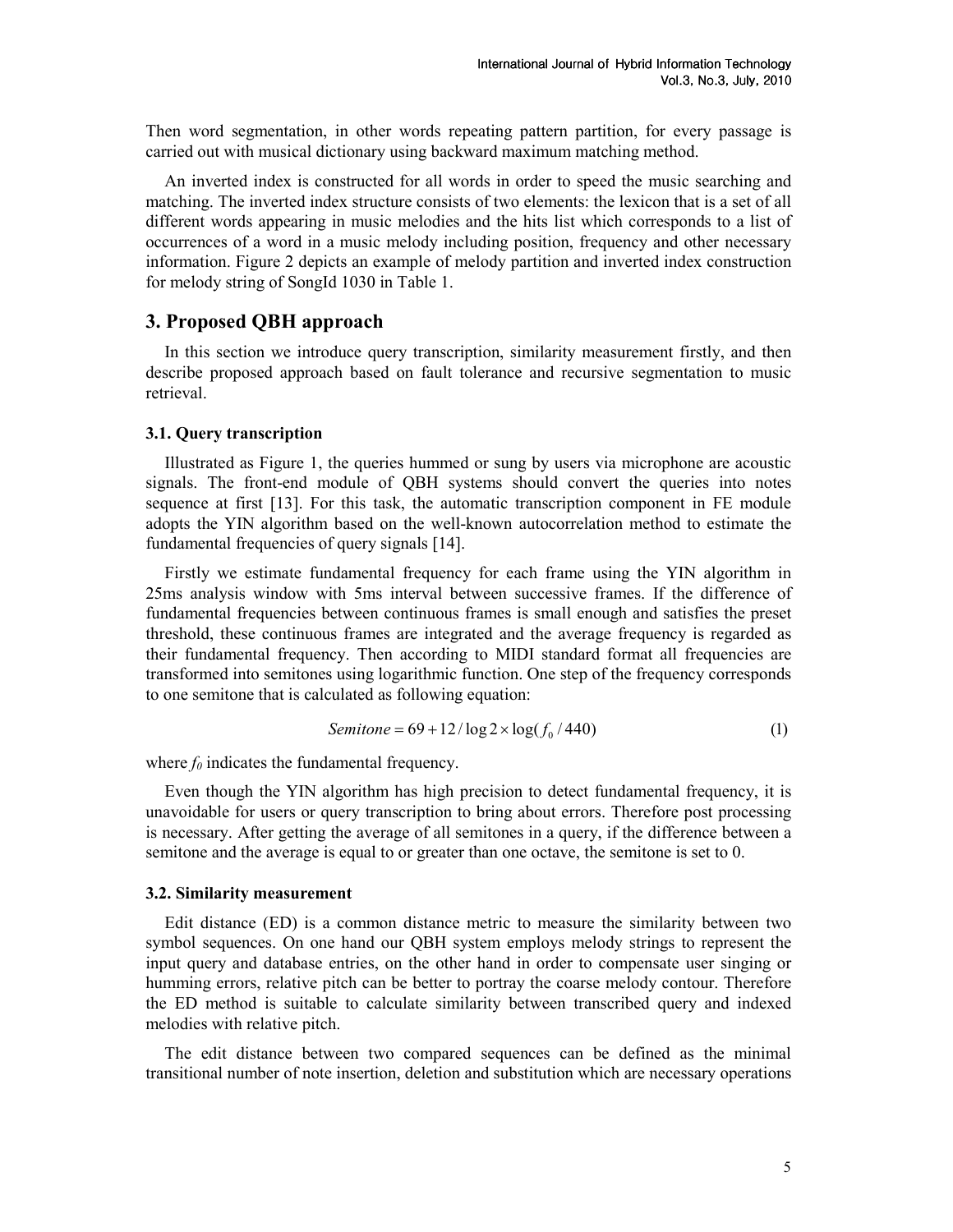to transform source sequence into target sequence. By selecting appropriate cost function, the ED can take user errors into consideration. Insertion cost covers extra hummed notes, while the deletion cost accounts for skipped notes [9]. The substitution cost penalizes errors between wrong notes and the expected reference notes.

The ED approach implements dynamic programming principle to calculate melody distance  $D(Q, P)$  between the transcribed query  $Q = q_1 q_2 ... q_M$  and indexed entry  $P = p_1 p_2 ... p_N$ by completing a  $(M+1) \times (N+1)$  distance matrix  $D_{(M+1) \times (N+1)}$ . The cell  $D_{i,j}$  denotes the minimal melody distance between the two prefix sequences  $Q_{i \cdots i}$  and  $P_{i \cdots j}$ . Let  $1 \le i \le M$  and  $1 \le j \le N$ , the value of each cell in matrix  $D_{(M+1)\times(N+1)}$  can be calculated by using the following recursive formula:

$$
D_{i,j} = \min\{D_{i-1,j} + 1, D_{i,j-1} + 1, D_{i-1,j-1} + Cost_{i,j}\}\
$$
 (2)

$$
Cost_{i,j} = \begin{cases} 0 & \text{if } Q_i = P_j \\ 1 & \text{if } Q_i \neq P_j \end{cases}
$$
 (3)

with initial conditions:

$$
D_{0,0} = 0
$$
  
\n
$$
D_{i=1:M,0} = 1,2,3,\cdots,M,
$$
  
\n
$$
D_{0,j=1:N} = 1,2,3,\cdots,N.
$$

The above recursive formula defines a constant penalty of 1 for note insertion and deletion, the cost for note substitution is 0 if the *i*-th note of  $Q$  is equal to the *j*-th note of  $P$ , otherwise 1. The final edit distance between two sequences Q and P is the value of last cell  $D_{MN}$  in distance matrix.

#### 3.3. Fault tolerance mechanism

On account of imperfect memory or without professional knowledge about music, people are usually unable to grasp the music key and tempo when humming or singing. This means errors like key modulation and tempo change caused by users are inevitable. In order to alleviate the impact made by above faults and other flaws such as notes insertion, deletion and substitution on final retrieval performance, it is indispensable for QBH system to apply fault tolerant approaches to promote the robustness of retrieval system.

3.3.1. Pitch deviation: Even if music is hummed faster or slower than correct version or sung in higher or lower key, they also can be recognized easily by audiences. This phenomenon indicates that music is time-scalable and tone-shiftable [15]. Since relative pitch always employed to portray melody contour is insensitive to music key, it is better than absolute pitch to describe the music melody. In the same way relative duration in other words duration ratio is used for time comparison due to its insensitivity to music tempo. Consequently in this work relative pitch is used to calculate the distance between transcribed query and indexed entries.

After transcribed query and music melody represented by melody string are partitioned into phrases, the relative pitch of each phrase is calculated by subtracting the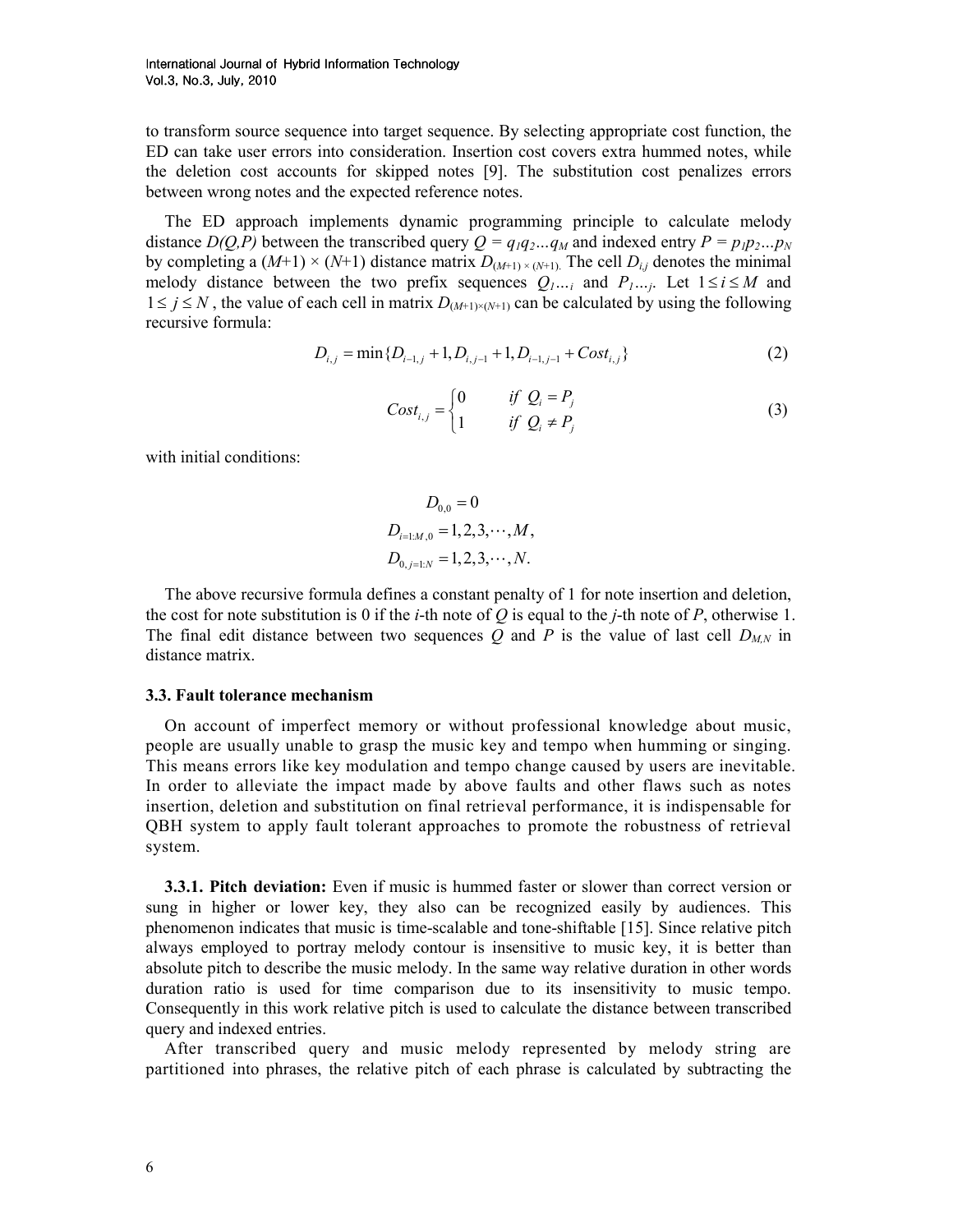previous pitch from current pitch. An example of relative pitches of phrases is showed in Table 2. According to the analysis about relative pitches of phrases, we find that the absolute value of difference between two relative values among two phrases which are deemed to be same is usually smaller than or equal to one halftone. Like phrases "AcVAU" and "AAcVAG" in Table 2, we can consider these two phrases are same even though the latter inserts a zero and substitutes -1 with -2, since the pitch difference is just 1. As known users always lead to pitch deviation, but the difference satisfying predefined threshold is permitted. In proposed approach the threshold of admitted pitch deviation is set to 1, namely one halftone. Therefore we adjust the cost function as below formula when calculate the edit distance between two phrases:

$$
Cost_{i,j} = \begin{cases} 0 & \text{if } |Q_i - P_j| \le 1 \\ 1 & \text{if } |Q_i - P_j| > 1 \end{cases} \tag{4}
$$

where  $Q_i$  indicates the *i*-th value of relative pitch sequence Q and  $P_j$  is the *j*-th value of relative pitch sequence P.

| Phrases        | AcVAU          | AAcVAG              |  |  |  |
|----------------|----------------|---------------------|--|--|--|
| Absolute pitch | 69 72 70 69 68 | 69 69 72 70 69 67   |  |  |  |
| Relative pitch | $+3 -2 -1 -1$  | $0 + 3 - 2 - 1 - 2$ |  |  |  |

Table 2. Relative pitches of phrases

Although pitch deviation with one semitone is admissible, the number of relative pitches which have one halftone error between each other is restrained. Otherwise, the two phrases can not be regarded as the same if there are too many relative pitches existing deviation. For example, the relative pitch sequences " $+3$  -2 -1 -1" and " $+2$  -2 0 -2" is not identical since there are three relative pitches with semitone error, and the two phrases consist of only five notes. Therefore proposed approach specifies the upper bound of the number of relative pitches with halftone deviation in terms of phrase length.



Figure 3. Insertion, deletion and substitution of relative pitch

3.3.2. Overall Bias: If a numerical value is inserted into or deleted from relative pitch sequence and the difference between it and its previous pitch or following pitch is large, we think that the inserted or deleted value alters the original melody contour. Similarly replacing one value for another number with much difference among relative pitch sequence will result in the same effect. These cases always take place when users input a query by humming or singing a short part of music. Unfamiliar with the music, users usually modify music melody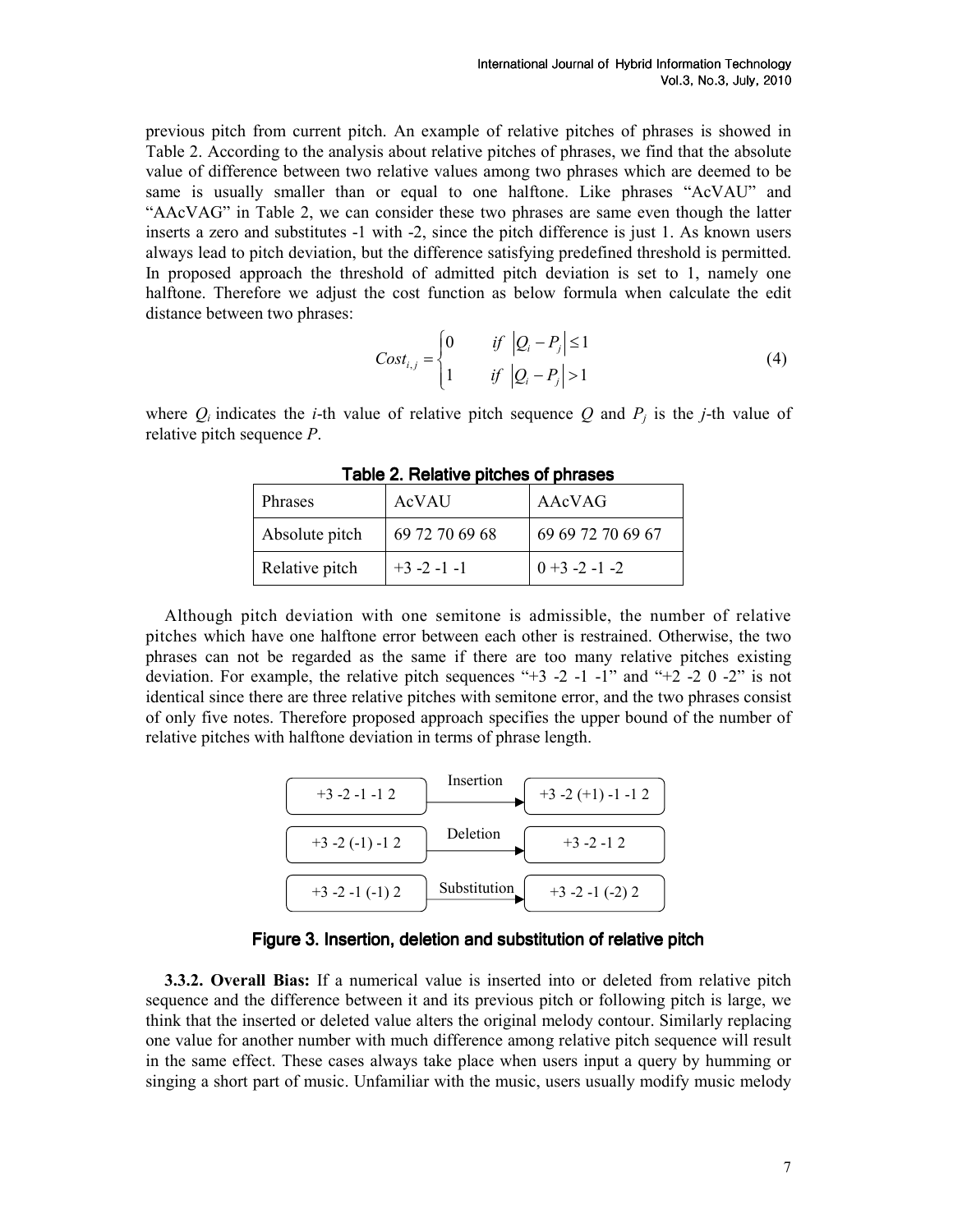International Journal of Hybrid Information Technology Vol.3, No.3, July, 2010

with errors like note insertion, deletion or substitution demonstrated in Figure 3. In order to tolerate these faults we allow preceding problems happening, but the difference between relative pitch inserted, deleted or substituted by users or query transcription module and its adjacent values must be in the range of [-1, 1]. This restriction ensures that the melody contour may not vary drastically.

While calculating the edit distance between two phrases using relative pitch sequences according to the equations (2) and (4), the overall bias caused by note insertion, deletion and substitution is counted up. Given relative pitch sequences  $S = s_1 s_2 ... s_M$  and  $T = t_1 t_2 ... t_N$  for query and indexed phrases respectively, edit distance matrix  $D$  and flag matrix  $F$  with  $M+1$ rows and  $N+1$  columns are constructed firstly. In flag matrix symbols '←' and '↑' stands for insertion and deletion operations respectively, and '↖' denotes substitution if  $|S_i - T_j| > 1$ or two relative pitches are deemed as same to each other if  $|S_i - T_j| \leq 1$ . Along with the recursive computation of edit distance between S and T, the flag matrix is filled step by step. Let  $1 \le i \le M$  and  $1 \le j \le N$ , matrix F can be completed according to below formula:

$$
F_{i,j} = \begin{cases} \leftarrow & \text{if } D_{i,j} = D_{i,j-1} + 1 \\ \uparrow & \text{if } D_{i,j} = D_{i-1,j} + 1 \\ \text{if } D_{i,j} = D_{i-1,j-1} + Cost_{i,j} \end{cases} \tag{5}
$$

with initial conditions:

$$
D_{i=1:M,0} = \uparrow,
$$
  

$$
D_{0,j=1:N} = \leftarrow.
$$

In particular when any two or all of  $D_{i,j} = D_{i,j+1}$ ,  $D_{i,j} = D_{i-1,j+1}$  and  $D_{i,j} = D_{i-1,j+1}$  + Cost<sub>i,j</sub> are equal in one step, we specify the priority for them:  $D_{i,j} = D_{i,j+1} + 1$  first,  $D_{i,j} = D_{i-1,j} + 1$  second and  $D_{i,j} = D_{i-1,j-1} + Cost_{i,j}$  last.

|                |                  |                  |                 |                     | 2               |                 |
|----------------|------------------|------------------|-----------------|---------------------|-----------------|-----------------|
| $S_i$          | $\boldsymbol{0}$ | $-1$             | $-2$            | $-3$                | $-4$            | $-5$            |
| $-4$           | $\mathbf{1}$     | $\mathcal{N}_1$  | $-2$            | $-3$                | $-4$            | $\leftarrow$    |
| $-2$           | ${1}_2$          | $\mathcal{N}_1$  | $\mathcal{N}_1$ | $-2$                | $\leftarrow$ 3  | $\leftarrow_4$  |
| $-2$           | $\mathbf{1}$ 3   | $\mathbf{1}_{2}$ | $\mathbb{Z}1$   | $\mathcal{N}_1$     | $-2$            | $\leftarrow$ 3  |
| $\overline{2}$ | 14               | $\mathbf{1}$ 3   | $\uparrow$ 2    | $\uparrow$ 2        | $\mathcal{N}_1$ | $\leftarrow$ 2  |
| $-1$           | $\uparrow$ 5     | $\uparrow$ 4     | $\mathbf{1}_3$  | $\mathcal{L}_2$     | $1^{\circ}$     | $\mathcal{L}_2$ |
| $\overline{2}$ | 6                | $\uparrow$ 5     | $\uparrow$ 4    | $\uparrow$ 3        | $\mathbb{Z}^2$  | $\leftarrow$ 3  |
| 2              | ד 1              | $\uparrow$ 6     | $\uparrow$ 5    | Ť<br>$\overline{4}$ | $\uparrow$ 3    | $\mathcal{N}$ 3 |

Figure 4. Edit distance calculation and flag matrix

When recursion is over, the matrices of edit distance and flag are filled up. Starting from the last cell  $F_{M,N}$  in flag matrix F, the optimal alignment path can be found along the direction of arrows. The operations of insertion, deletion and substitution can be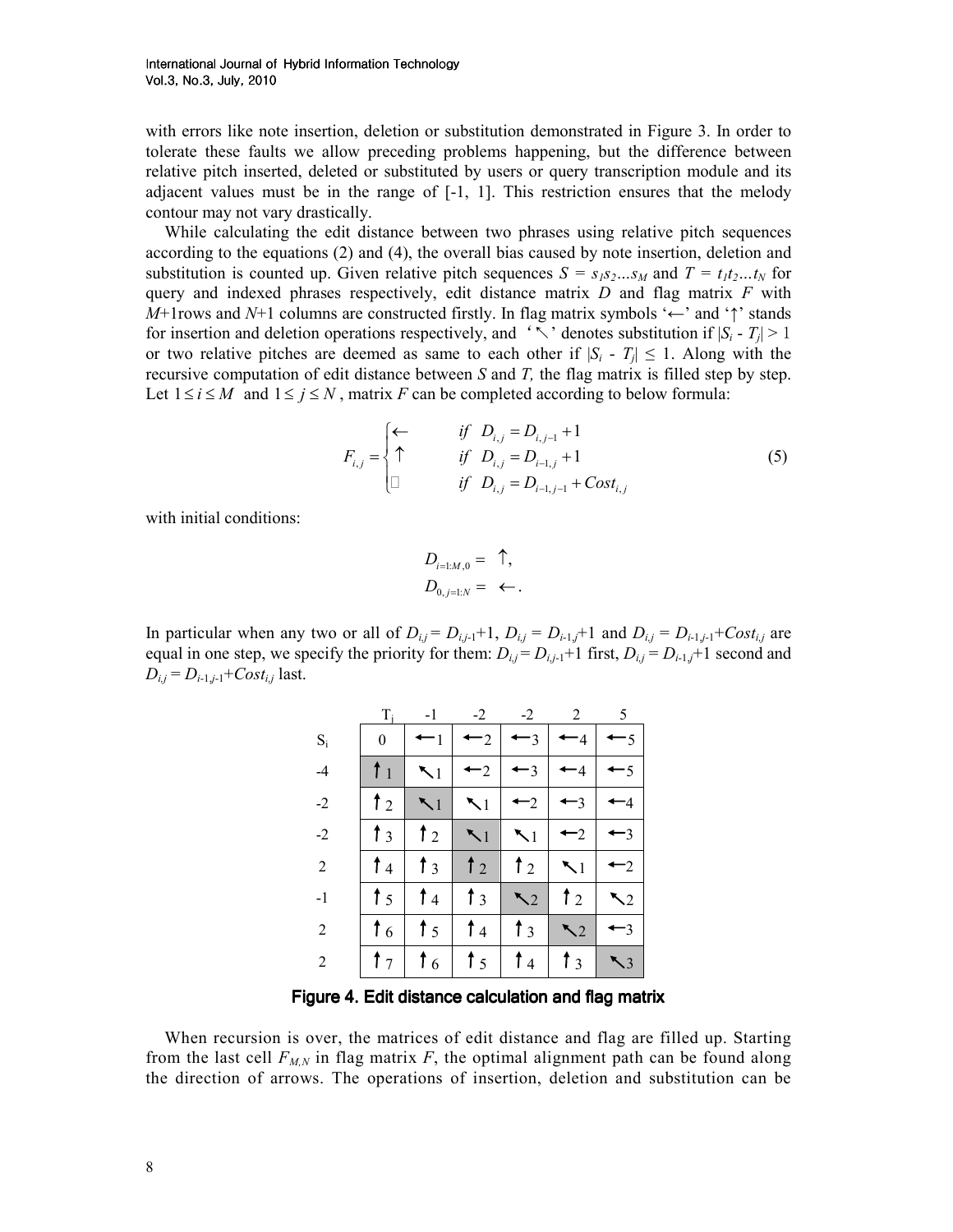recognized in terms of the roles of arrow symbols on the optimal alignment path. Then overall bias can be summed up using aforementioned method. Providing source sequence "-4 -2 -2 2 -1 2 2" and target sequence "-1 -2 -2 2 5", Figure 4 illustrates an example for calculating edit distance and filling flag matrix as proposed approach, where edit distance is 3 and the shadow indicates the optimal alignment path.

3.3.3. Dynamic thresholds: Obviously as the length of query increases, the number of errors like note insertion, deletion and substitution will become large. In order to deal with this issue the maximal length of words in musical dictionary is limited to ten notes. Simultaneously three different thresholds of edit distance, the number of pitch deviation and overall bias vary with the note number of query phrase dynamically. The longer the length of query phrase is, the greater is the threshold, which can enhance the effect of fault tolerance.

### 3.4. Recursive segmentation

Inspired by Chinese information retrieval, documents are segmented into words and then keywords are used to search relative information. In our QBH system, analogous method is employed to process music search by humming or singing. Prior to performing retrieval, segmentation is carried out to partition melody string of query into phrases, which is rather different from Chinese word segmentation. The purpose of recursive segmentation is to tolerate faults caused by partition possibly, since it is difficult to judge whether the partition is right or not.

From the beginning of melody string, a phrase with maximal length namely ten notes is extracted and its relative pitch sequence is calculated. In terms of the length of this phrase, some indexed entries are selected as preliminary candidates. The edit distance, number of pitch deviation and overall bias described in previous subsection are calculated between this phrase and every preliminary candidate according to fault tolerant principle. If all of them satisfy the predefined dynamic thresholds, the music including preliminary candidate is regarded as a relative result. Meanwhile the end position of the phrase is added into a set of position. Otherwise the music is deemed as irrelevant to the query.

Subsequently one note is removed from the end of above phrase, which generates a new phrase. Same operations are implemented to the new phrase to search relative candidate music. This recursive segmentation is not over until the length of new phrase is shorter than or equal to specified threshold aforehand. Then position set is sorted in ascending order of its elements. The minimal element is selected as new position from which recursive segmentation is performed continuously. At the end of each recursion the minimal element is crossed out. Until the element of position set is equal to or greater than the end of query melody, the whole partition of input query terminates.

## 4. Experiments

## 4.1. Dataset

Our experiments take the corpus used for MIREX 2008 Query by Singing or Humming evaluation task to evaluate the proposed approach. The datasets consist of 154 monophonic ground-truth MIDI files (with MIDI 0 or 1 format) provided by Roger Jang and ThinkIT and 2000 non-target songs as music database. The non-target songs are randomly selected from the Essen Folk Song Database with ABC music notation format. Music melodies are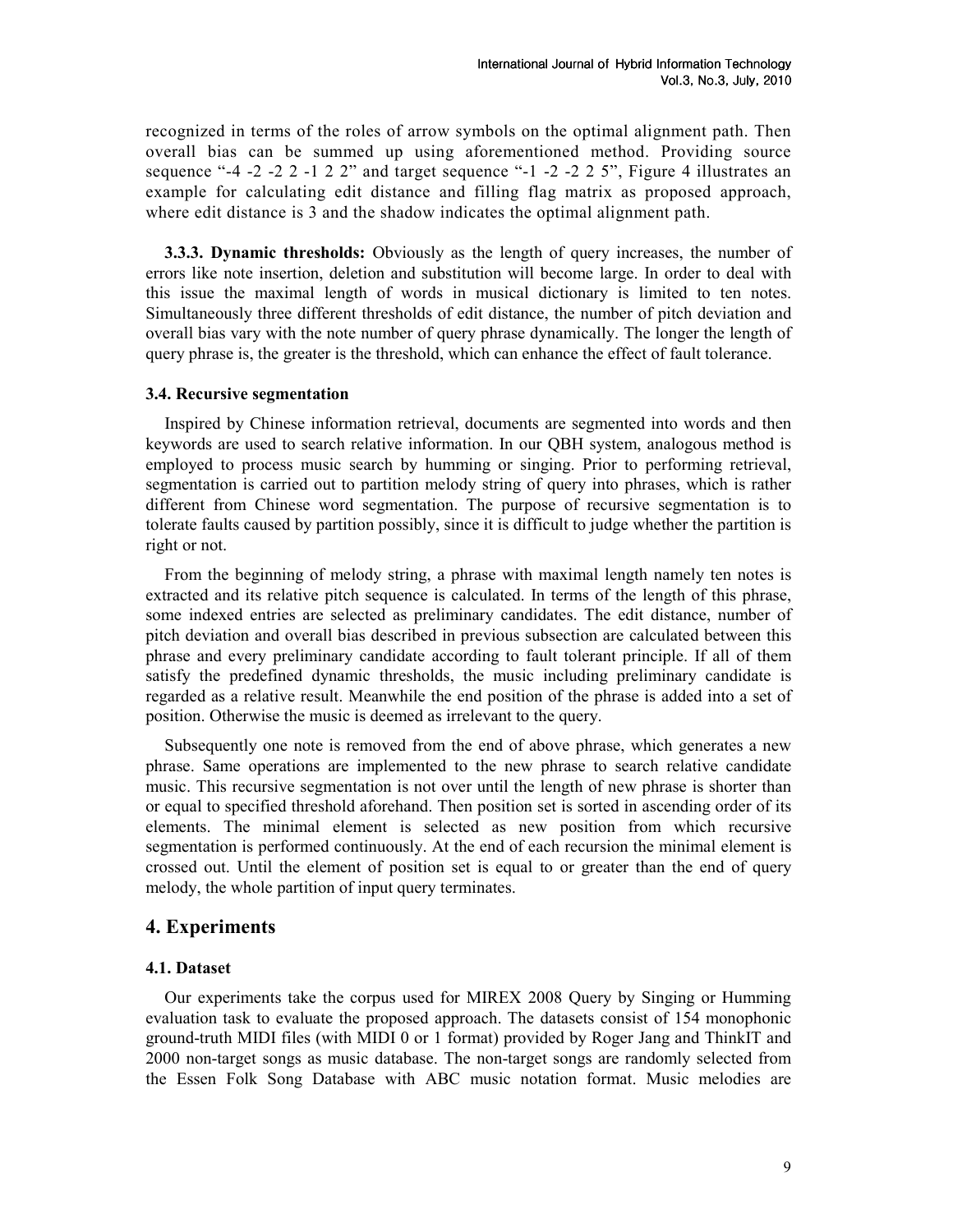extracted from MIDI files or ABC files, and represented by melody strings with specified manner described in subsection 2.1. All melody strings are segmented into phrases on which inverted index are built.

The acoustic input of our QBH system comprises of 355 queries from ThinkIT corpus. There is no ``singing from beginning'' guarantee for these queries. In other words these queries may be sung or hummed from any position of songs. Moreover the way to sing or hum is diverse: most of queries are sung with lyrics, a small part of them are hummed with syllables such as /Di/ and /Da/, and a very few are hummed nasal voice. The singing language contains Mandarin and Cantonese. All the queries are digitized at 8 kHz, 16 Bit, 128 kbps, PCM format.

## 4.2. Environment

The experiments are conducted on a personal computer with an Intel (R) Core (TM) 2 Quad 2.40GHz processor, 2 GB memory and running MS Windows XP operator system. All codes are written in ANSI  $C++$  and complied with all optimization options.

## 4.3. Performance

In order to investigate the effect of proposed approach with three dynamic thresholds of edit distance (ED), pitch deviation (PD) and overall bias (OB), we carry out several experiments. The results are shown in Table 3 and the performance is measured by retrieval recall. In the table "ED 1-4: 0, 5-6: 1, 7-10: 2" means when the note number of query phrase is 1-4, 5-6 and 7-10, the threshold of ED is 0, 1 and 2 respectively. The specifications for other two thresholds of PD and OB are similar. Due to users' imperfect memories and reproduction of melodies, there are more errors as the length of query increases. Consequently the admitted thresholds of ED, PD and OB increase gradually. All the values of parameters are obtained through repeated comparisons and experiments. From the results we can find that the retrieval recall of proposed approach is very high even up to 99.2%, which is directly proportional to the threshold of PD and inversely proportional to those of ED and OB.

| No.            |           | Recall  |         |          |       |
|----------------|-----------|---------|---------|----------|-------|
|                | ED        | $1-4:0$ | $5-6:1$ | $7-10:2$ |       |
| 1              | <b>PD</b> | $1-2:0$ | $3-6:1$ | $7-10:2$ | 97.2% |
|                | <b>OB</b> | $1-4:0$ | $5-6:1$ | $7-10:2$ |       |
| $\overline{2}$ | ED        | $1-4:0$ | $5-7:1$ | $8-10:2$ |       |
|                | <b>PD</b> | $1-2:0$ | $3-5:1$ | $6-10:2$ | 98.9% |
|                | <b>OB</b> | $1-4:0$ | $5-7:1$ | $8-10:2$ |       |
| 3              | ED        | $1-4:0$ | $5-7:1$ | $8-10:2$ |       |
|                | PD.       | $1-2:0$ | $3-4:1$ | $5-10:2$ | 99.2% |
|                | OΒ        | $1-4:0$ | $5-7:1$ | $8-10:2$ |       |

Table 3. Experimental results-I (ED: edit distance, PD: pitch deviation, OB: overall bias)

Without loss of generality, we repeatedly conduct the experiments by randomly selecting other 2000 songs from Essen Folk Song Database and build inverted index for new dataset.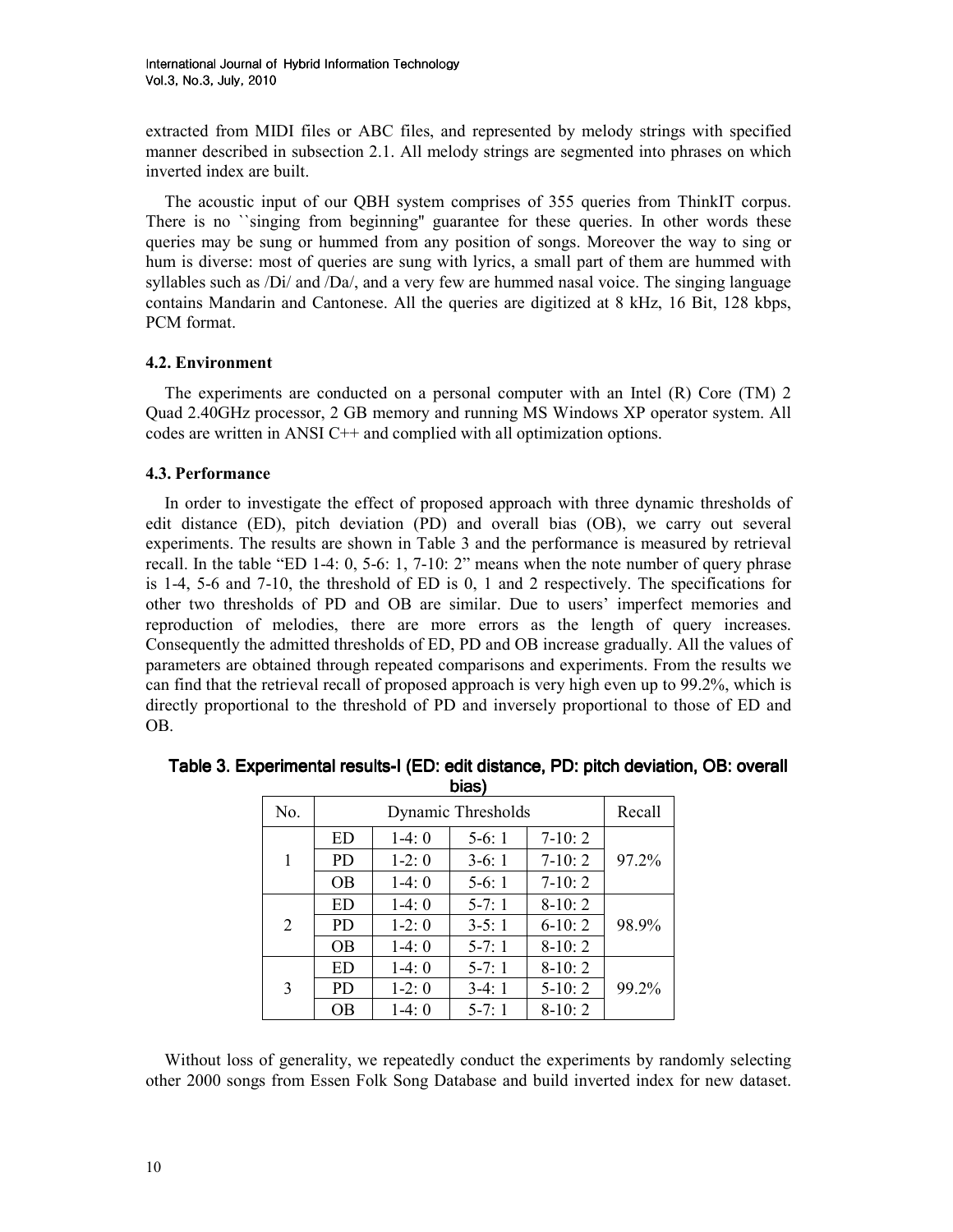Further, the experimental parameters are modified more concretely, especially the threshold of pitch deviation. The results of first and second experiments in Table 4 indicate that pitch deviation is very common in query and the recall can be improved to 99.4% by enlarging this parameter. However, only changing the variable PD usually produces more noise. Therefore it is necessary to decrease the other two thresholds to eliminate irrelevant data. Comparison between the second and third experimental results demonstrates that the performance can be advanced up to 99.7% by restraining the thresholds of ED and OB more strictly, and augmenting that of PD simultaneously.

| No. | Dynamic Thresholds |         |         |          |          | Recall |
|-----|--------------------|---------|---------|----------|----------|--------|
| 1   | ED                 | $1-4:0$ | $5-7:1$ | $8-10:2$ |          |        |
|     | PD                 | $1-2:0$ | $3-4:1$ | $5-6:2$  | $7-10:3$ | 99.2%  |
|     | <b>OB</b>          | $1-4:0$ | $5-7:1$ | $8-10:2$ |          |        |
| 2   | ED                 | $1-4:0$ | $5-7:1$ | $8-10:2$ |          |        |
|     | PD                 | $1-2:0$ | $3-4:2$ | $5-6:3$  | $7-10:4$ | 99.4%  |
|     | <b>OB</b>          | $1-4:0$ | $5-7:1$ | $8-10:2$ |          |        |
| 3   | ED                 | $1-3:0$ | $4-7:1$ | $8-10:2$ |          |        |
|     | PD.                | $1-2:0$ | $3-4:2$ | $5-6:3$  | $7-10:4$ | 99.7%  |
|     | <b>OB</b>          | $1-3:0$ | $4-7:1$ | $8-10:2$ |          |        |

Table 4. Experimental results-II (ED: edit distance, PD: pitch deviation, OB: overall bias)

# 5. Conclusions

Without singing experience or unfamiliar with desired music, users usually bring about many faults such as key alteration, tempo change, note insertion, deletion and substitution. Even query transcription with high precision may cause errors like note split or unification. In order to solve the above issues, this work proposes a novel approach based on fault tolerance and recursive segmentation to QBH system. Since users can not remember the melody inaccurately, they always produce pitch deviation when singing or humming. Therefore we permit the occurrence of pitch deviation within semitone when calculating edit distance between query phrase and indexed entries using relative pitch. However, the proposed approach restricts the number of note with pitch deviation, otherwise the melody contour change drastically. Moreover the overall bias caused by note insertion, deletion and substitution is not allowed to be large, which results in more errors. In order to enhance the robust of QBH system, the thresholds of ED, PD and OB vary with the length of query phrase dynamically. Recursive segmentation is employed to partition the query melody and search relevant music. Experimental results show that the performance of proposed approach is outstanding. Next step duration of notes will be added into calculation of edit distance to improve the retrieval precision.

# 6. Acknowledgments

The authors would like to thank the anonymous reviewers for helpful suggestions. This investigation is supported in part by National Natural Science Foundation of China (No. 60703015 and No. 60973076).

# 7. References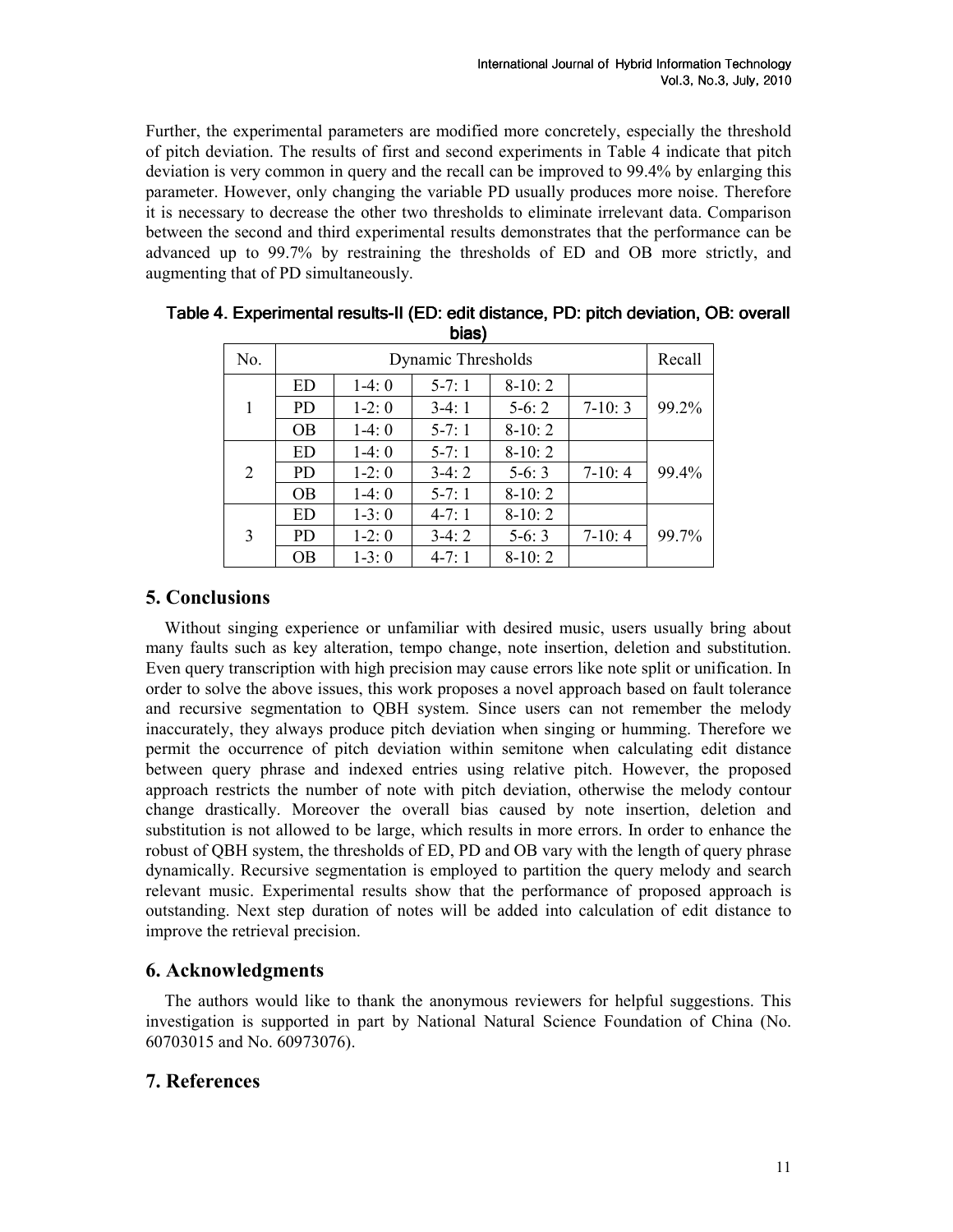- [1] Google, http://www.google.cn/music/homepage.
- [2] Yahoo, http://music.cn.yahoo.com.
- [3] S.P. Heo, M. Suzuki, A. Ito, and S. Makino, "An Effective Music Information Retrieval Method Using Three-Dimensional Continuous DP", IEEE Trans. on Multimedia, vol. 8, no. 3, 2006, pp. 633-639.
- [4] I.S.H. Suyoto, A.L. Uitdenbogerd, and F. Scholer, "Searching Musical Audio Using Symbolic Queries", IEEE Trans. on Audio, Speech and Language, vol. 16, no. 2, 2008, pp. 372-381.
- [5] S.Pauws, "CubyHum: A Fully Operational Query by Humming System", In Proceedings of International Society for Music Information Retrieval Conference (ISMIR), 2002.
- [6] E. Unal, S. Narayanan, E. Chew, P.G. Georgiou, and N. Dahlin, "A Dictionary Based Approach for Robust and Syllable-Independent Audio Input Transcript for Query by Humming Systems", In Proceedings of International Conference of ACM Multimedia 2006, pp. 37-43.
- [7] M.Ryynanen and A. Klapuri, "Query by Humming of MIDI and Audio Using Locality Sensitive Hashing", In Proceedings of International Conference on Acoustics, Speech, and Signal Processing (ICASSP), 2008, pp. 2249-2252.
- [8] T.D. Mulder, J.P. Martens, S. Pauws, F. Vignoli, and M. Lesaffre, "Factors Affecting Music Retrieval in Query-by-Melody", IEEE Trans. on Multimedia, vol. 8, no. 4, 2006, pp. 728-739.
- [9] E. Unal, E. Chew, P.G. Georgiou, and S.S. Narayanan, "Challenging Uncertainty in Query by Humming Systems: A Fingerprinting Approach", IEEE Trans. on Audio, Speech and Language, vol. 16, no. 2, 2008, pp. 359-371.
- [10] J.L. Hsu, C.C. Liu, and A.L.P. Chen, "Discovering Nontrivial Repeating Patterns in Music Data", IEEE Trans. on Multimedia, vol. 3, no. 3, 2001, pp. 311-325.
- [11] N.-H. Liu, Y.-H. Wu, and A.L.P. Chen, "An effcient approach to extracting approximate repeating patterns in music databases", LNCS, vol. 3453, Springer-Verlag, Berlin Heidelberg, 2005, pp. 240-252.
- [12] Essen Folk Song Database, http://www.esac-data.org.
- [13] S. Rho, B.J. Han, E. Hwang, and M. Kim, "MUSEMBLE: A Novel Music Retrieval System with Automatic Voice Query Transcription and Reformulation", The Journal of Systems and Software, 2008, pp. 1065-1080.
- [14] A.D. Cheveigne and H. Kawahara, "YIN, A Fundamental Frequency Estimatior for Speech and Music", Journal of the Acoustical Society of America, vol. 111, no. 4, 2002, pp. 1917-1930.
- [15] N. Kosugi, Y. Sakurai, and M. Morimoto, "SoundCompass: A Practial Query-by-Humming System", In Proceedings of ACM SIGMOD, 2004, pp. 881-886.

## Authors



Xiaohong Yang is a Ph.D. candidate in Department of Computer Science and Technology, Harbin Institute of Technology Shenzhen Graduage School. His main research interests include music retrieval, web information retrieval, natural language processing.



Qingcai Chen received the Ph.D. degree in computer application from Department of Computer Science and Technology, Harbin Institute of Technology in 2003. Since September 2004, he has been an associate professor in Department of Computer Science and Technology, Harbin Institute of Technology Shenzhen Graduate School. His main research interests include text/music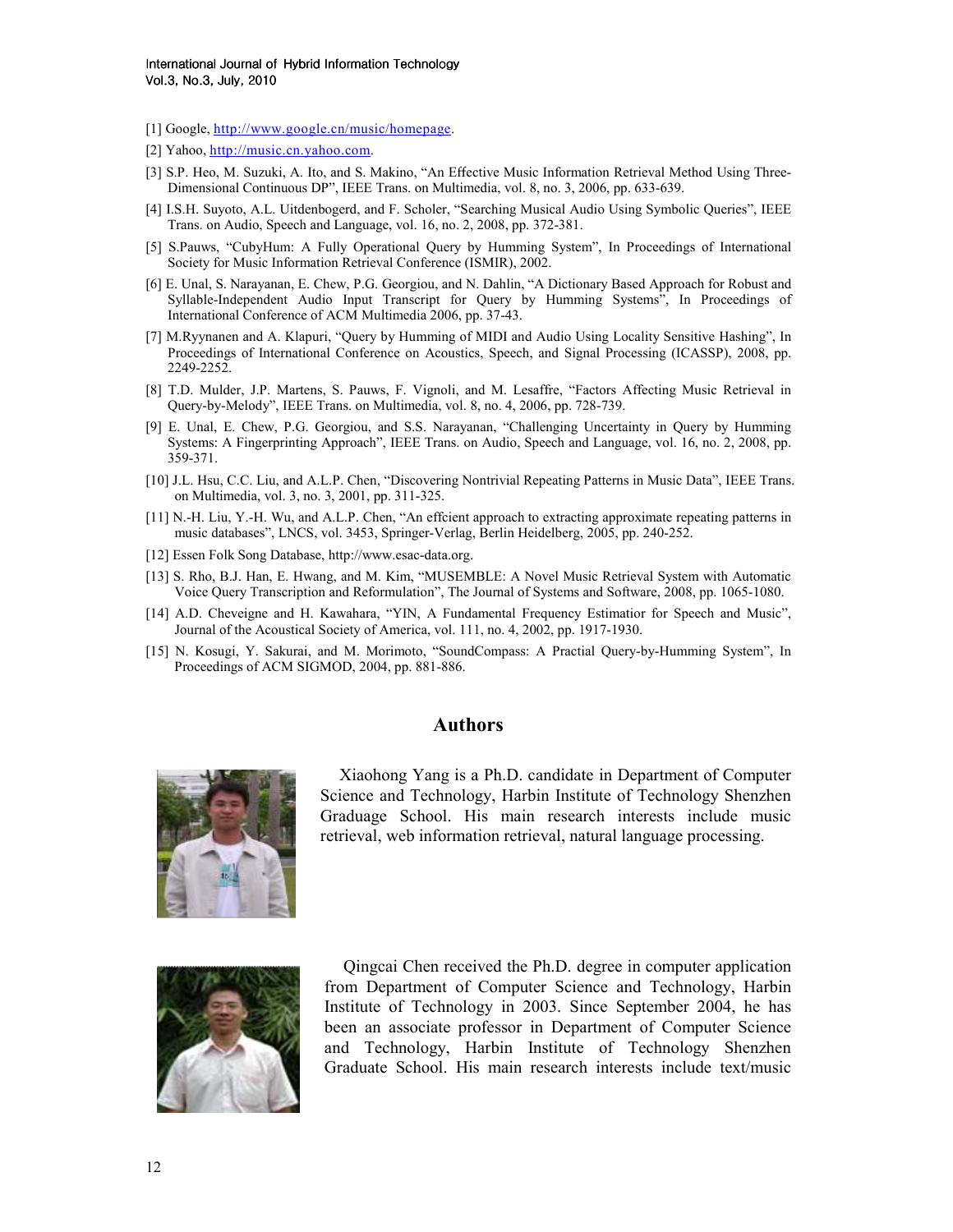retrieval, natural language processing, speech signal processing, machine learning.



Xiaolong Wang received the Ph.D. degree in computer application from Harbin Institute of Technology in 1989. His is a professor and Ph.D. supervisor in Department of Computer Science and Technology, Harbin Institute of Technology Shenzhen Graduate School. His main research interests include web information retrieval, artificial intelligence, computational linguistics and Bioinformatics.